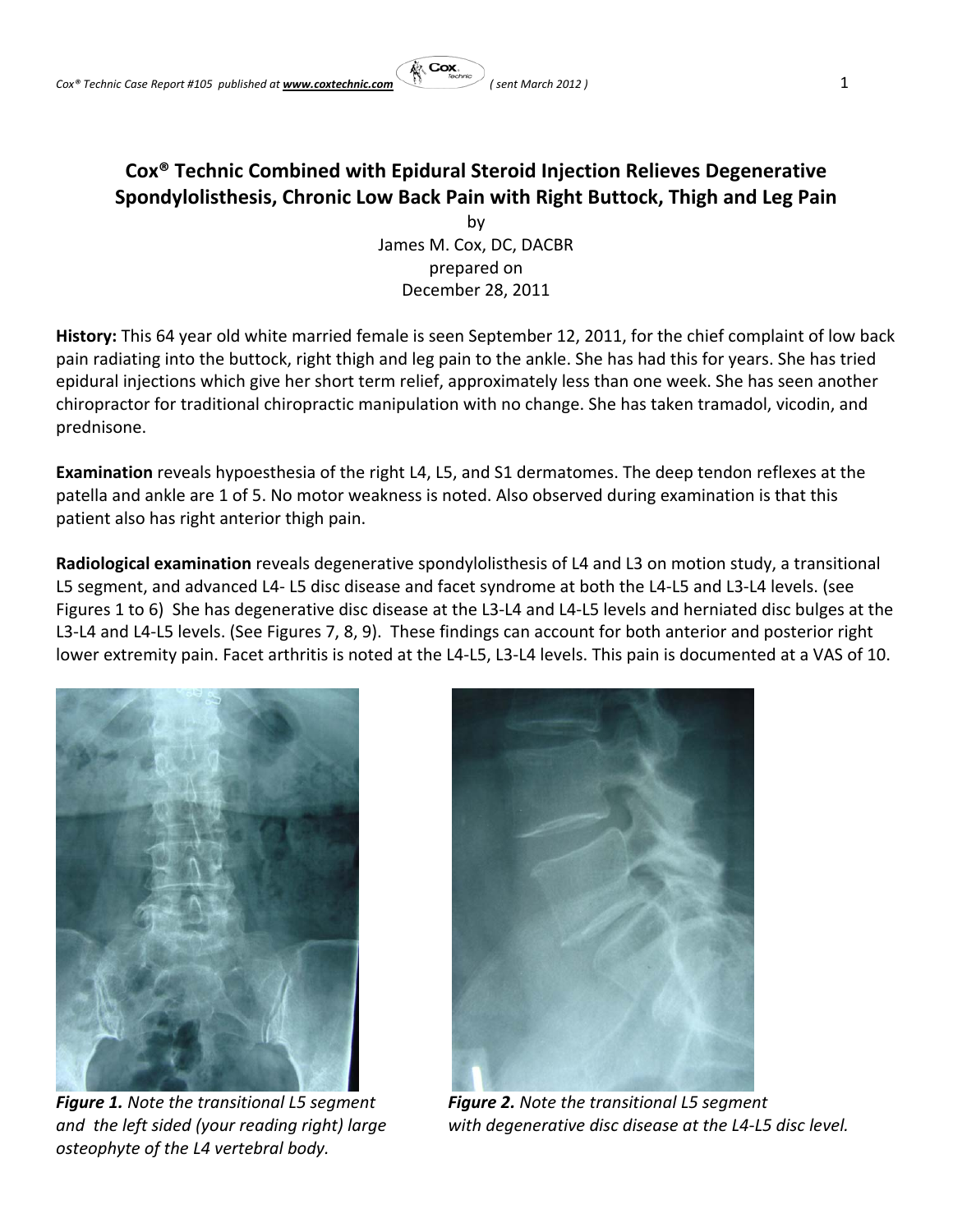

 *Figure 3: This is <sup>a</sup> neutral standing lateral Figure 4: Here is extension of the lumbar spine of L3 on L4. L4 on L5.*



*lumbar spine xray. The L4‐L5 disc space in the upright posture. Note the posterior endplate narrowing is seen and minimal anterolisthesis osteophyte of L4 and minor posterior translation of* 



*Figure 5: Here is flexion motion of lumbar spine. Note the unstable anterior translation of L3 on L4 and L4 on L5.*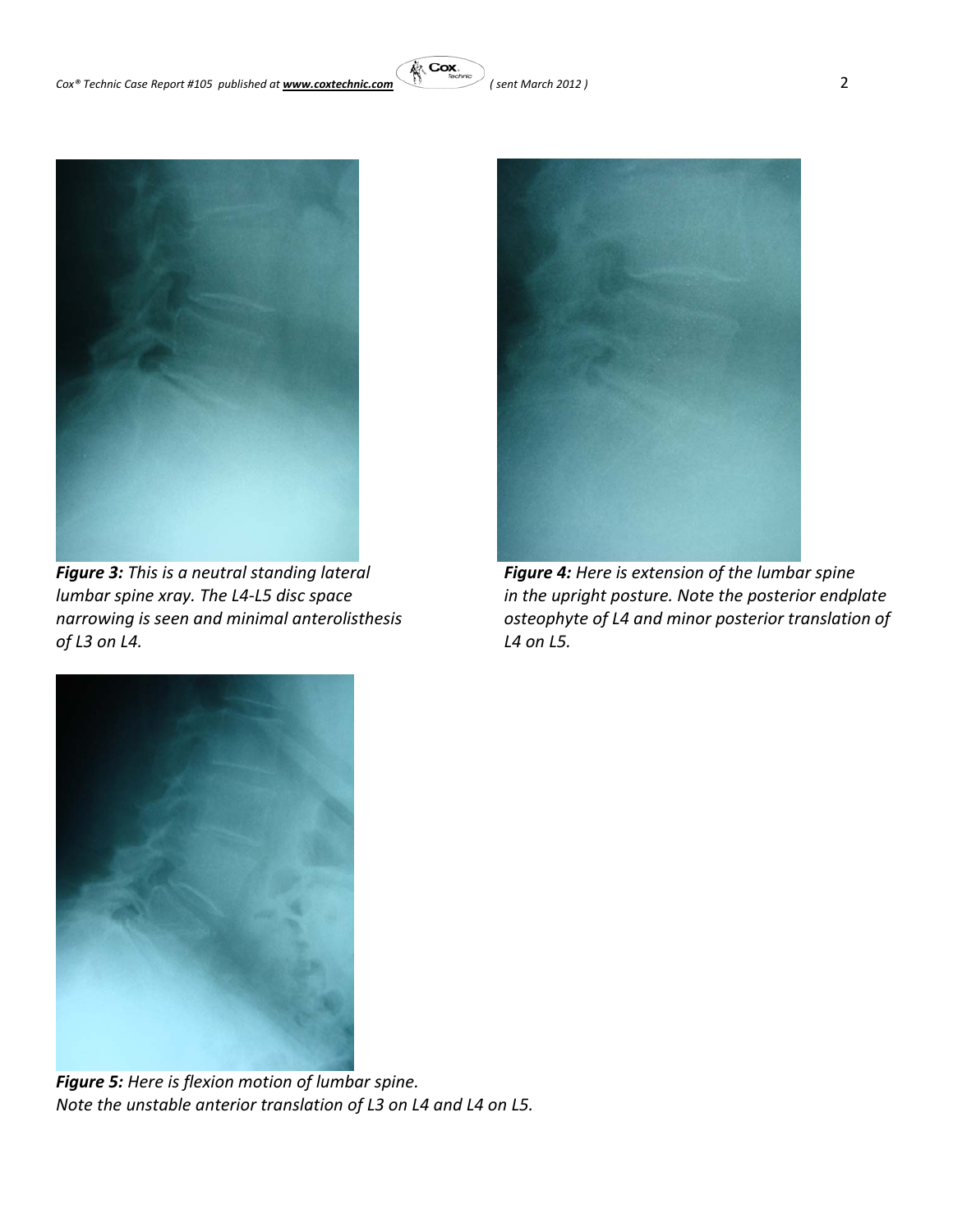



*Figure 6: Note facet syndrome and facet arthrosis at the L4‐5 and L3‐L4 levels*



*Figure 7: Sagittal T2 weighted study showing degenerative spondylolisthesis of L3 and L4 with the transitional L5 segment. Also note the patent vertebral canal with absence of ligamentum flavum hypertrophy.*